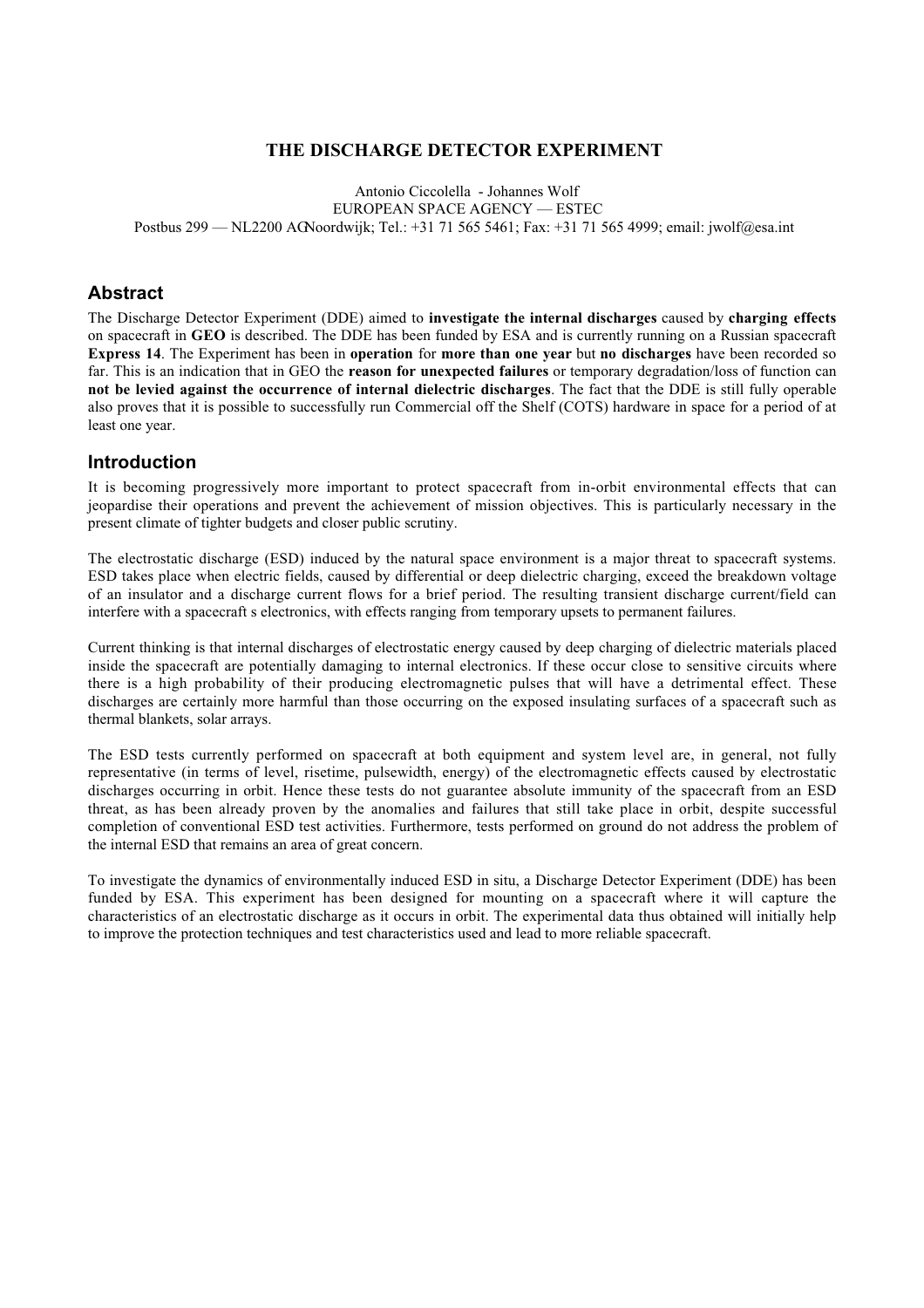# **Experiment Description**

The DDE consists of two probe boxes outside and an electronics box inside the Russian Spacecraft Express 14. The probe boxes contain a dielectric sample, mounted on a sample holder with shunt (see Fig. 1) and an electric field probe (see Fig. 2).



The dielectric sample is 100 m Mylar foil, metalled on one side and glued (using conductive glue) to a sample holder with shunt and matching resistors. In case a discharge to the S/C structure occurs, the current through the shunt will cause a voltage drop that is detected by means of a peak detector circuit. In case a surface discharge appears between different charged areas of the dielectric sample, the resulting transient electric field will be sensed by the electric field probe placed close to the sample. Also in the case of a discharge to the structure appearing, the electric field probe will sense the transient electric field produced.



The rise time of the discharge transients is of primary importance in any study of disruptive consequences of an electrostatic discharge. The DDE has been designed to measure rise times as short as 1 ns, imposing demanding requirements on the components used in the experiment. The broadband electromagnetic probe is a miniature D-dot antenna 17 mm long, suitably shaped and optimised (see Fig. 2). When tested in a GTEM cell, it exhibited a flat frequency response up to 3 GHz. Both, simulation and measurement have also meticulously characterised the probe s electromagnetic behaviour inside the metallic box.

The probe boxes are slightly different: one of them is open on the top, i.e. not covered with thermal blankets, while the other one has an aluminium top cover and is further covered with thermal blanket. The thickness of the closed box s top cover is chosen to have a nearly equivalent shielding factor to the

**Figure 2:** Electric field probe (D-dot antenna)

thermal cover of European spacecraft. Since the host spacecraft is hermetically sealed and pressurised, placing the boxes inside the spacecraft would affect the dynamics of the discharge (which is pressure-dependent) and thus introduces a high degree of shielding due to the pressurised container. The results obtained would not be representative of European spacecraft which are usually not pressurised. (The DDE probe boxes are therefore mounted externally)

Parametrical analysis and test of the optimum thickness of the wall of the external box and the type and the size of dielectric material have been performed using the facilities of the Novosibirsk State University. Semi-rigid cables to the hermetically sealed feedthroughs in the spacecraft wall connect the probe boxes to the electronics box. The block diagram of the DDE is shown in Figure 3.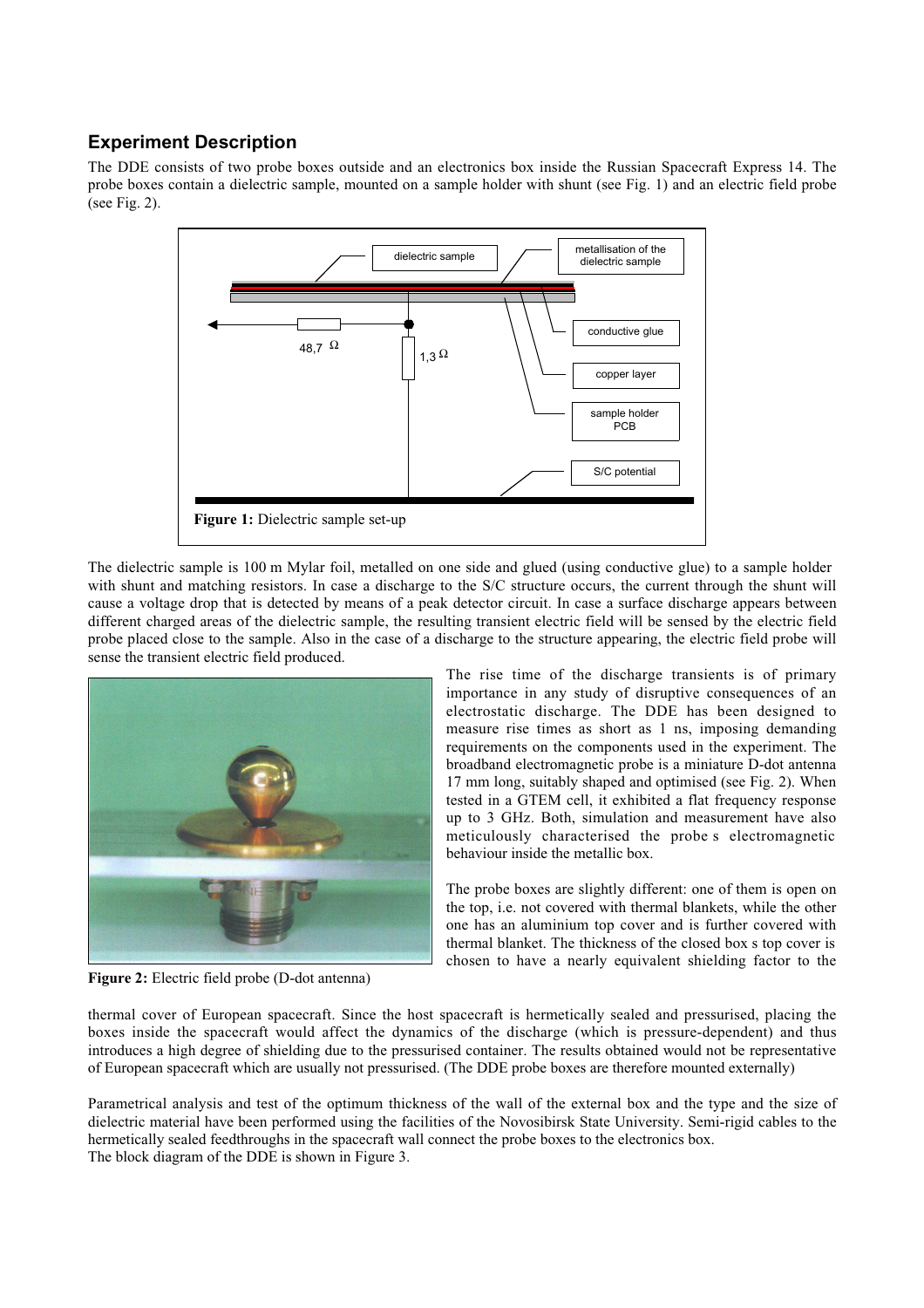

**Figure 3:** Discharge Detector Experiment functional block diagram

The signals from the electric field probes are consolidated by means of a signal combiner (assuming that there is only one discharge event at one time in one box) and fed to an 1 GSa 8-bit analogue to digital converter (ADC). This offers the possibility to implement a redundant converter without exceeding the requirements regarding weight, power and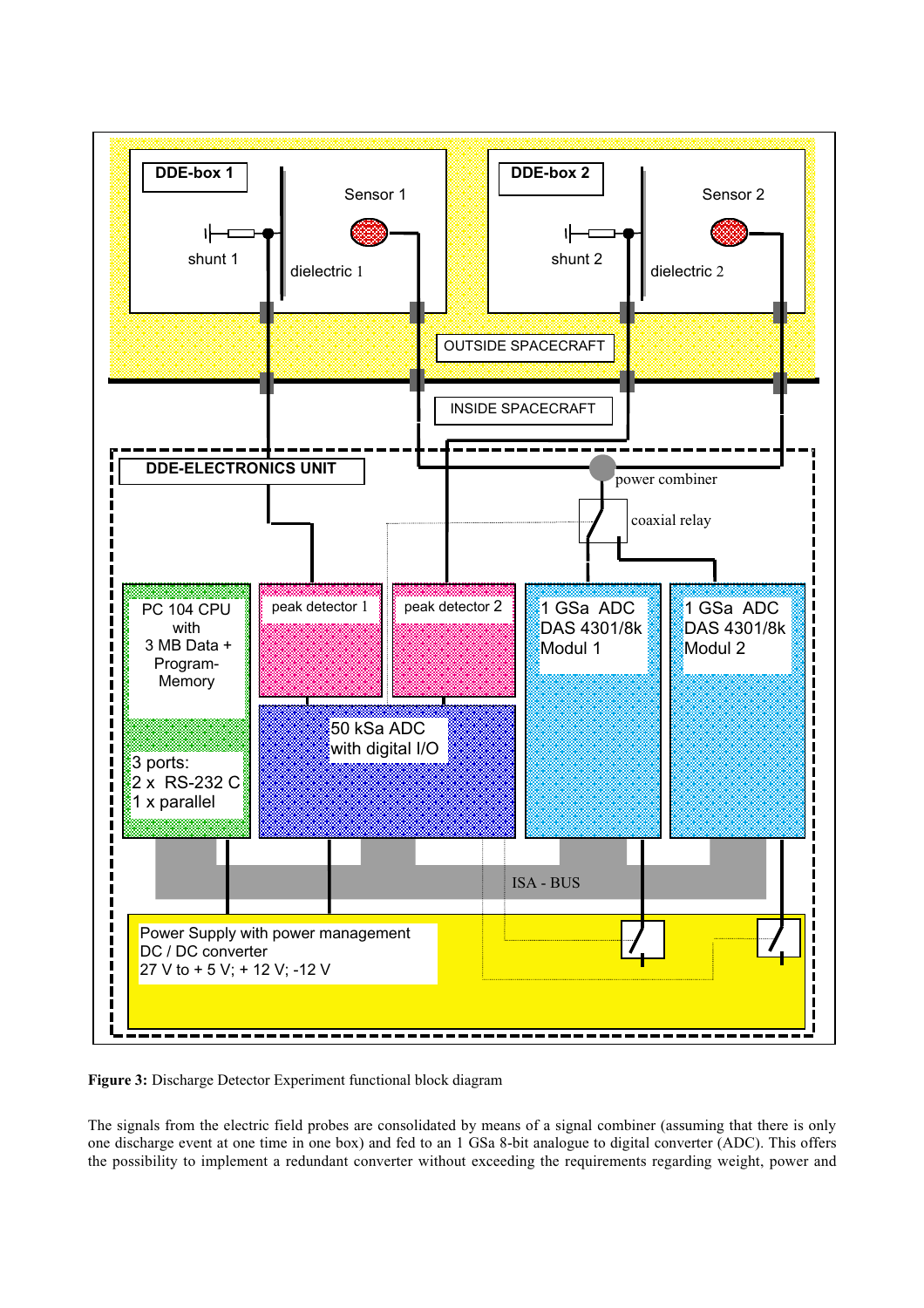dimensions. In order to decide in which probe box an event has occurred, the information available from the analogue peak detectors is used.

The high speed ADC is operated in a free running mode, where a trigger freezes the acquired data in memory and initiates the readout from the processor into the onboard non-volatile Flash memory. Thus also a pre-trigger information is available which ensures that the complete slope of the transient is captured.

The analogue peak detectors are able to store the peak of the input voltage for a period of time, which allows the slow 50 kSa ADC to convert the analogue peak value into a digital word. This is also stored in the non-volatile Flash memory together with date and timestamp of the event. The peak detectors trigger the conversion of the slow ADC. So this ADC can also be used to acquire housekeeping data for the DDE.

For the DDE no space-qualified parts have been used. During the design special care has been taken to achieve a maximum reliability by applying reasonable design margins and to foresee redundancy to the maximum extent possible. This is also especially important for the software design. Several mechanisms are implemented to increase the software reliability. The processor board used provides also an hardware-watchdog, which is supported by the software. The DDE software has been extensively tested over a period of 8 months, using it also for the hardware tests (mechanical, thermal, performance and EMC).

### **Command and Data Transfer**

The transfer of command and data is performed via a special designed Russian interface box to the telemetry system of the spacecraft. Since the detailed interface to the Russian telemetry system was not available for the Experiment design it was decided to implement such an interface box and to have a simple ASCII-protocol between DDE and interface box. This makes it possible to send commands as a very simple text and to read the downloaded data using a simple text editor. The transmission between spacecraft and ground control is in binary format according to the Russian telemetry format. The downloaded data are then converted into text format and provided on an FTP server. Commands for uploading to the DDE will be sent to this FTP server too, converted into binary format, transmitted to the spacecraft and then send to the DDE via interface box.

This approach had the advantage of having a well-defined data and command interface which was completely independent with respect to changes of the Russian telemetry system and which not required detailed knowledge about the Russian telemetry system.

By means of software program developed for the operation and testing of the DDE on ground the downloaded data can easily be converted into a graphical representation.

### **Operation of the DDE**

Express 14 has been successfully launched in March 2000. Soon after the spacecraft entering its planned orbit the DDE was successfully switched on the first time in space. During the first phase (duration of about two months) the telemetry to the spacecraft was performed every 10 days. The preloaded data of the DDE have been able to be downloaded successfully. Then the Experiment was set into its acquisition mode. After putting into operation all payloads on board Express 14 the telemetry sequence was reduced to once per month. Since the Experiments non-volatile Flash memory has enough capacity to store up to 8000 events, the low frequency of telemetry sessions is no problem. With short interruptions due to switch off during

| Date               | 25/04/01 |
|--------------------|----------|
| Time               | 07/30/00 |
| Status             | 10       |
| <b>MEM</b> index   | 0017     |
| Transfer           | 0016     |
| ACQ status         | IO       |
| sel. ADC           | ō        |
| ADC gain           | 03       |
| <b>ADC TRG</b>     | 020      |
| <b>ADC</b> Slope   | i        |
| ADC about          | 0010     |
| ADC CLK            | 020      |
| <b>ADC</b> samples | 0070     |
| Thresh, 1          | 0100     |
| Thresh, 2          | 0100     |
| DAS4300            | 0000     |
| PC-LPM error       | 0000     |
| Controller         | 0000     |
| RS232 error        | 000      |
| ST Date            | 25/04/01 |
| ST Time            | 07/29/25 |
| PC pwr up          | 0000     |
| PC-LPM stat.       | 0000     |
| DAS4300            | 1500     |
| 5P voltage         | 5075     |
| 12P voltage        | 1191     |
| 12N voltage        | 1190     |
| Temp1              | 0212     |
| Temp2              | 0219     |
| Temp3              | 0240     |
| Temp <sub>4</sub>  | 0229     |
| reboot error       | 1        |
| PkDetOffs1         | 00004    |

**Figure 4:** DDE status information